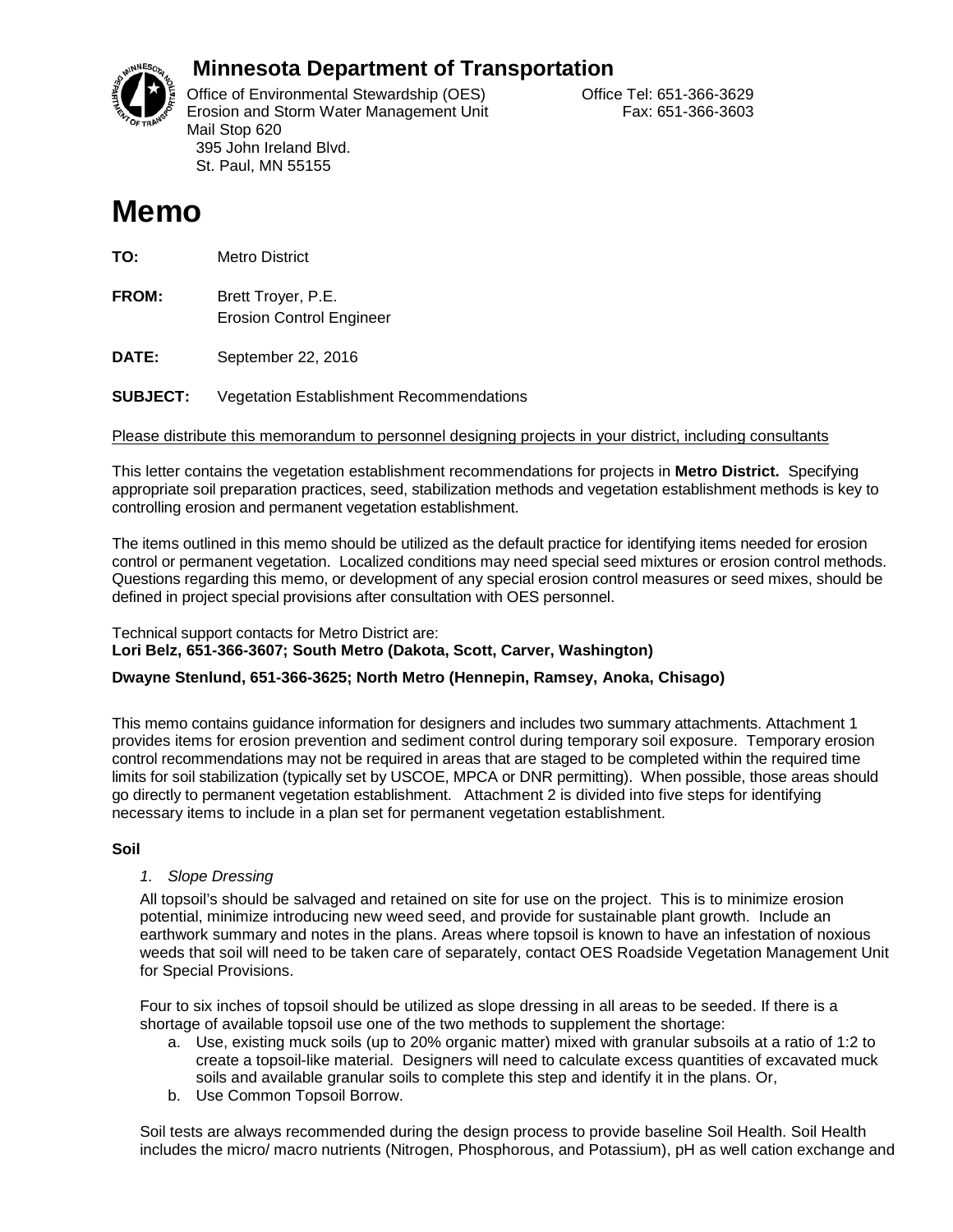soluble salts. Knowing these values will guide us to the need for fertilizer, lime, gypsum and other soil amendments. This will help to maximize vegetation establishment and minimize impacts to our waters. The University of Minnesota (U of M) Soil Testing and other private laboratories can perform the soil analysis and provide recommendations for fertilizer ratios/rates as well as other soil amendments. Request the UofM Soil Analysis Package 2 for Professional Turf Management or equivalent to obtain the baseline Soil Health values.

The metro area has four general base soil types (Table 1). However, each project may have all of these types, plus muck soils. Sand and silt soils are very difficult to stabilize and the plan should include measures to temporarily convey water from high points to low points, especially from bridge deck surfaces until proposed drainage measures are in place. Examples for temporary conveyance include diversions, flumes and down drains.

| <b>MLRA</b>      | <b>Soil Textural</b>  | <b>AASHTO</b>  |                             |
|------------------|-----------------------|----------------|-----------------------------|
| <b>Region 10</b> | <b>Classification</b> | <b>System</b>  | <b>Metro Counties</b>       |
| Sandy            | Sandy Ioam, muck,     | A-2. A-2-4, A- | Hennepin, Ramsey, Anoka,    |
| outwash          | clay                  | 4              | Chisago, Dakota             |
| Prairie till     | Loams, silty loams,   | A-4, A-6, A-7  | Hennepin, Carver, Scott,    |
|                  | silty clay loams      |                | Dakota                      |
| Loess and till   | Loamy sediment,       | A-1, A-3, A-4, | Ramsey, Washington, Chisago |
|                  | sand, gravels, muck   | $A - 2 - 4$    |                             |
| Sandy drift      | Sandy Ioam, Ioamy     | $A-2-4. A-4$   | Chisago                     |
|                  | sand                  |                |                             |

### **Table 1 Soil Types by Counties**

### *2. Topsoil Material (Spec 3877)*

These are soils that are provided to solve availability, specific slope, bio-retention, bio-detention and ditch stability problems.

- a. Common Topsoil Borrow: General use topsoil to supplement existing topsoil to meet the minimum depth of 4 inches.
- b. Loam Topsoil Borrow: General landscape and planting beds if soils are deficient in rooting potential.
- c. Sandy Clay Loam Topsoil Borrow: Processed topsoil for placement on turf reinforcement mats, cellular confinements systems, tied or untied concrete mats, and for tree root protection or restoration.
- d. Rooting Topsoil Borrow: General rooting soils, with excellent drainage characteristics composed of three material components of sand, compost and loam topsoil Borrow
- e. Boulevard Topsoil Borrow: High performance median landscape bed media that supplies proper level of compaction, water holding capacity and nutrient retention of equal parts of loam, sand, and compost
- f. Filter Topsoil Borrow: Well drained water quality planting and filtration/infiltration medium composed of a sand/compost blend.
- g. Organic Topsoil Borrow: Excellent turf growing medium or supplementing existing poor topsoil, consisting of a blend of the salvaged topsoil and compost.

### **Soil Preparation (Spec 2574)**

Identified as Step 1 in the Permanent Vegetation Establishment table (Attachment 2)

*1. Subsoiling*

Designate areas that are not to be used for staging, or driving (eg. infiltration treatments, wetland soil edges, certain utilities, Areas of Environmental Sensitivity). Storage areas for equipment, stockpiles, and materials (i.e. Precast Median Barriers), temporary haul and access roads must be de-compacted before final turf establishment. Provide a subsoiling pay item quantity for these areas where vegetation is proposed.

*2. Soil Bed Preparation*

Provide this for all areas that will require turf establishment. Provide in the plans soil bed preparation, pay item 2574.578 on slopes flatter than 1:2 and Soil tracking, pay item 2574.580 on slopes 1:2 and steeper.

*3. Lime (Spec 3879)*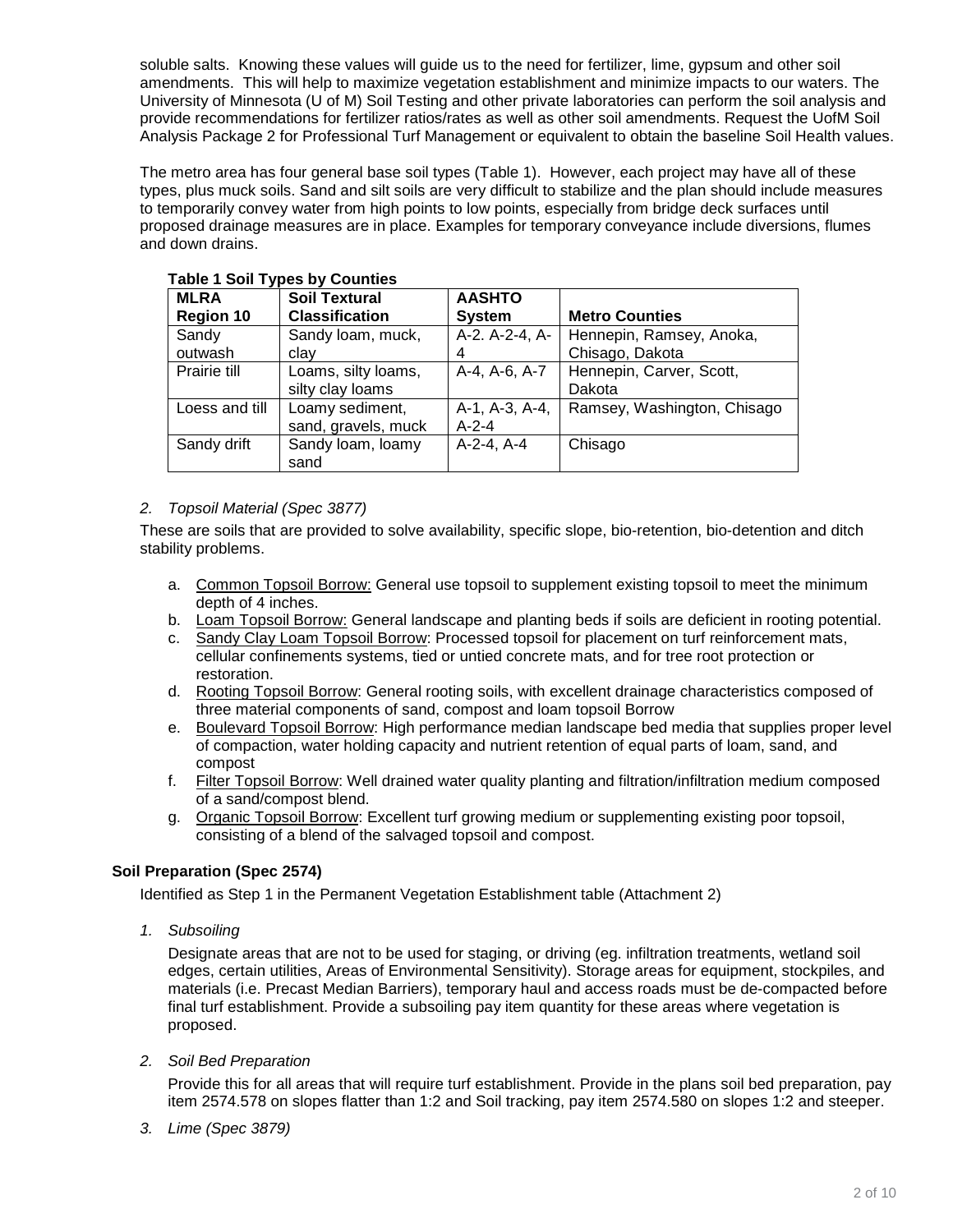Lime is helpful in establishing vegetation in acidic type soils. Lime recommendations are typically based on soil test pH results. Lime will be necessary if the soil test indicates acid soils below a pH of 6.3. Most soils in the metro district are alkaline (above 7.0) within the existing alignments. For Projects in Anoka County and Southwest Chisago County add 3 tons of lime per acre.

*4. Fertilizer (Spec 3881)*

The three types for vegetation establishment are as follows; Type 1 is commercial, Type 3 is slow release nitrogen, and type 4 is natural base. It is the designer's responsibility to include the fertilizer analysis (N:P:K ratios) and application rates as a note in the statement of estimated quantities or tabulation sheets. One example is shown below (quantities, analysis, and application rates will need to be filled in appropriately):

|     | STATEMENT OF ESTIMATED QUANTITIES |          |                   |    |       |                                      |  |  |
|-----|-----------------------------------|----------|-------------------|----|-------|--------------------------------------|--|--|
| Tab | Sheet No.                         | Item No. | Description       |    | Unit  | <b>Total Estimated</b><br>Quantities |  |  |
|     | 123                               | 2574.508 | Fertilizer Type 3 |    | Pound | XXX                                  |  |  |
|     | 123                               | 2574.508 | Fertilizer Type 4 | (2 | Pound | <b>XXX</b>                           |  |  |

(1) Fertilizer analysis xx-xx-xx, application rate aaa lbs/acre for seed areas

- Fertilizer analysis xx-xx-xx, application rate bbb lbs/acre for sod areas
- (2) Fertilizer analysis yy-yy-yy, application rate ccc lbs/acre for seed areas

If you have multiple fertilizer analyses of the same Fertilizer Type it can further be broken down and shown in the tab sheets for the pounds of each.

### **Turf Establishment (Spec 2575)**

Turf establishment lump sum is for establishing permanent soil covers for small areas, typically under 2.5 acres in size. These would include turn lane construction, lighting projects, and culvert replacement.

**NOTE:** Provide a note in the statement of estimated quantities or tabulations that modifies any of the standard language of this item as shown in 2575.3 L specification.

Temporary Erosion Control is not part of this item and will need to be addressed and incorporated into the plans separately.

#### **Seed (Spec 2575)**

Identified as Step 1 in Attachment 1 and Step 2 in Attachment 2

- *1. Seeding (Spec 2575)*
	- a. Provide a seeding pay item for all temporary and permanent seeding operations.
	- b. For temporary seeding purposes provide the following;
		- i. Use the seeding pay item when seeding contiguous areas larger than 2.0 acres.
		- ii. Use rapid stabilization methods for areas that are: less than 2.0 acres, near water, or where storm water leaves project limits. The plan must indicate areas for Rapid Stabilization; quantities should include an estimate of multiple applications based on staging or phase of construction. These are for small critical areas, scattered over the project site. Use in Areas of Environmental sensitivity (AES) and may be noted on plan sheet as 'Site Management Plan Area.

The seeding method depends on the soil type and existing plant materials. On occasion there may be need to indicate the seeding method for final or temporary stabilization.

- a. Drill seeding
	- i. Specify drill inter-seeding for native or general seed mixtures when seeding into either an established temporary vegetative cover or areas where temporary straw mulch is placed.
- b. Broadcast seeding
	- i. Hydraulic application: Specify in all plans for temporary seeding and seeding of difficult areas such as slopes steeper than 1:2, limited access, or saturated soils.
	- ii. Hand application: Specify for small areas, areas under maintenance restrictions, and erosion failures. This can be for either native or general seed mixtures. If hand raking of seeding is specified, indicate as incidental.
- *2. Seed Mixture (Spec 2575, 3876)*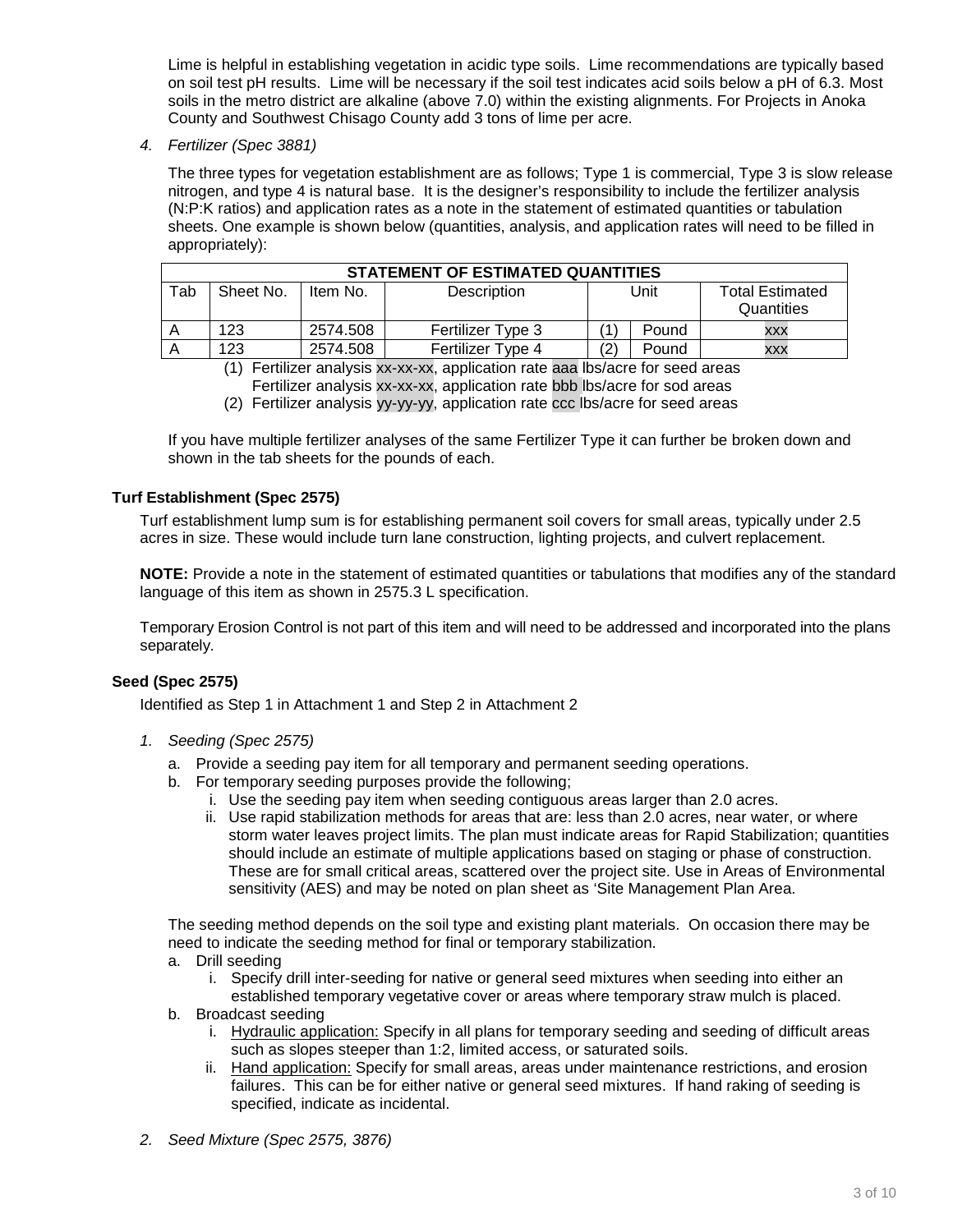MnDOT is increasing the use of native species on the roadsides. The 2X-XXX series (composed of primarily non-native species) will continue to be utilized on regularly mowed areas such as in-slopes (e.g. top 8-15ft) and residential and commercial areas. The 3X-XXX series (composed primarily of native species) were designed to protect and enhance natural resources, promote biodiversity, support pollinator habitat, display native vegetation, introduce travelers to the regional physical or biological character of the native landscape, and enhance visual quality by using vegetation to frame or screen views to and from the roadway corridor.

The seed mixture will depend on location (within project or region of the state), functional outcome, and soil type. Seed mixes are formulated to provide quicker cover initially while the longer term species establish. The seed mix application rates are based on Pure Live Seed (PLS) and the seed mix number provides information about the use and content of the mix. This numbering system can be used to guide the designer in choosing the right mix for a given site on the project.

See Attachments 1 & 2 for general seed recommendations. For specific composition of a seed mix refer to the MnDOT Seeding Manual. If the project has unique seed requirements (such as wetland restoration, Areas of Environmental Sensitivity, etc.) consult with OES for guidance.

- a. Temporary Seed Mixtures (3876) see Attachment 1 Provide a seed pay item for temporary seeding purposes when seeding contiguous areas larger than 2.0 acres. Seed mixture 21-xxx is for short term stabilization of 1 season and 22-xxx is for longer term stabilization, 2 or more seasons.
- b. Permanent Seed Mixtures (3876) see Attachment 2

It will become more common to have projects with both native mixes and non-native mixes. An example would be to have native mixes (3X-XXX series) on the back-slope and ditch bottom, while the in-slope and/or median may be a non-native mix (2X-XXX series). The use of native seed mixes are often required adjacent to public lands (E.G. parks and forests under federal or state jurisdiction), or used to mitigate impacts regulated by other agencies.

This is a standard condition of the DNR General Permit to MnDOT for repair or bridges and culverts (GP2004-0001). The DNR may also require that native vegetation be utilized when projects run through or adjacent to DNR managed lands such as Wildlife Management Areas, Scientific & Natural Areas, Public Access, State Parks, State Forests, etc.

Native vegetation suitable to the local habitat is also recommended when projects run through or adjacent to areas that include rare species, in areas identified as a Site of Biodiversity Significance, or in an Area of Environmental Sensitivity (AES). The DNR is not alone in these requirements. Use of native vegetation can come up by request from adjacent landowners or in other regulatory compliance measures (see environmental documentation and permits).

For ADA projects, use the seed mixes or sod types recommended for frequently mowed areas in the SEED section of attachment 2.

*3. Sod (Spec 2575, 3878)*

Sod should be used in areas where it can be maintained or as necessary for instant erosion control. Areas where sod may be considered are residential lawns, urban areas, and areas of concentrated flow where erosion is a concern. It is important to specify the correct type of sod (Lawn, Mineral, or Salt tolerant) for the area. Lawn Sod is appropriate for residential use; Mineral Sod is appropriate for granular, sandy soils; Salt-tolerant Sod is appropriate for high traffic areas at boulevards, road edges, and medians where salt use is expected.

#### **Stabilizing Covers (Spec 2575)**

All projects will have one or more of the following stabilizing covers to limit erosion and aid in plant germination, Identified in Attachments 1 & 2.

1. *Mulch (Spec 3882)* 

MnDOT recommends that all projects use Type 3 Mulch, but it is not a standard. Type 3 Mulch is a clean grain straw, certified to be free of noxious weeds by the Minnesota Crop Improvement Association.

**NOTE:** Use Type 1 or Type 3 mulch in areas that are2 acres and larger and/or widths greater than 8 feet.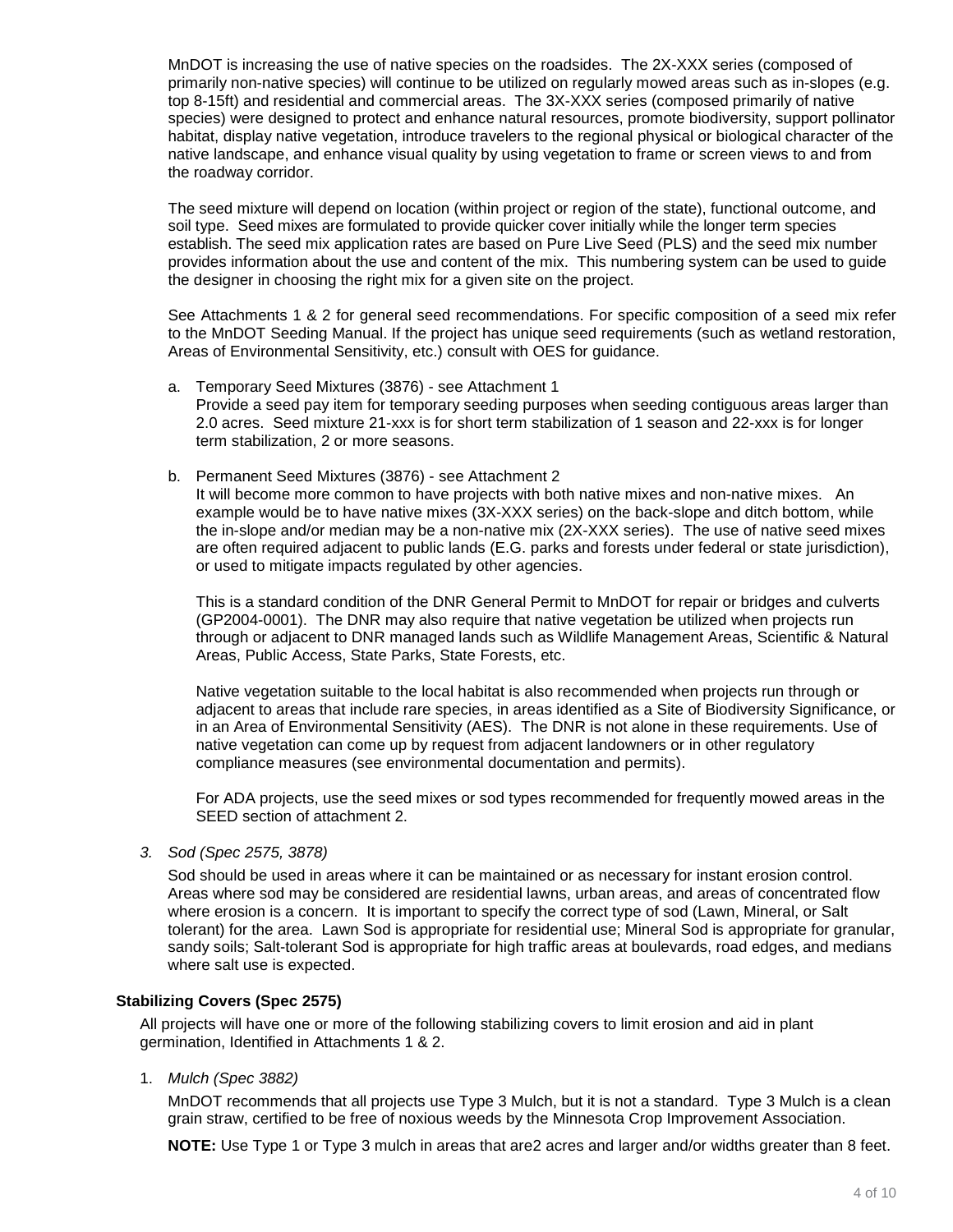- *a. Type 1 Mulch:* Use as an alternative to Type 3 Mulch with Non-native seed mixtures. Provide disk anchoring for this item.
- *b. Type 3 Mulch:* Use in areas that specify native seed mixes. Provide disk anchoring for this item.
- c. *Type 4 Mulch:* Use in areas where crimping is difficult and on slopes without ravine drainage (specify either Type 1or 3 Mulch, depending on seed mixture).
- d. *Type 5 Mulch:* made from ground-up grubbed trees, can be used in combination with silt fence in ditch bottoms to provide flow control and nutrient adsorption, traction on clay soils, tree root protection, slash mulch for slopes, and temporary access roads.
- e. *Type 6 Mulch:* Use in Landscape beds
- f. *Type 9 Mulch*; Use in areas where grass will not grow (landscape beds, guardrail, and bullnose areas).
- 2. *Erosion Control Blankets\* (Spec 3885)*

The netting is available in several forms and categorized by degradation, type (synthetic or natural), and function.

All ditches that discharge water off the site should have additional quantities of blanket for the last 200 feet for temporary conditions associated with all stages of the project. Most soil or compost filled riprap will require a blanket to aid in germination and soil protection during flow conditions. In critical areas, specify as a note in the Statement of estimated quantities or tabulations that maintenance on the blanket is required.

- *a. Category 0:* Short lived, rapid degrade. For areas <1:3 with regular mowing. This includes areas where turf grass seed is specified.
- *b. Category*  $3^{**}$ : For slopes 1:3 to 1:2 and channel grades  $\leq$  3%.
- *c. Category 4\*\*:* For slopes between 1:2 and 1:1 and channel grades <5%. Typically specified with erosion stabilization mats for seed germination.
- d. *Category 6: Semi* Permanent surface stabilization. Not soil filled. For channel grades < 7 %.

**\*NOTE:** Include the standard detail sheet for the head trench and stapling pattern when blankets are specified in the plans.

**\*\*NOTE:** Category 3 & 4 control blankets now have the suffix P or N as a pay item. P is for synthetic netting and N is for natural netting. These suffixes must be identified in pay item tabulations. Synthetic netting (3P or 4P) may be prohibited due to adjacent landowner requests, mow areas, permit requirements, or rare species. Check environmental review documentation and permits prior to selecting this item. Natural netting (3N or 4N) or other methods of mulch protection should be specified for these situations. Provide a note in the statement if estimated quantities or tabulation sheets if wood fiber is desired.

3. *Hydraulic Erosion Control Products (3884)*

Hydraulic matrix products can be used both for temporary conditions and permanent turf establishment*.* 

- *a.* Use Hydraulic mulch for short term temporary cover such as stockpiles and slopes that do not receive concentrated flow. Use a 3x-5x multiplier of the permanent turf areas for each construction season. This also can be used as an alternate to Type 1 Mulch on flat lawn areas.
- b. Use Hydraulic Bonded Fiber Matrix for difficult access locations with safety concerns and without concentrated storm water flows. This may prevent rapid seedling establishment.
- c. Use Hydraulic Reinforced Fiber Matrix for longer term temporary cover for erosive soils and for over wintering conditions. This also can be used as an alternate to erosion control blanket for permanent turf establishment, except in ditches.
- d. Use Hydraulic Compost to supplement weak sandy soils and act as an erosion control mat for use on slopes less than 1:6.

### **Poly Coverings (Spec 3888)**

Alternatives to temporary seeding or Rapid Stabilization consider using temporary poly covering in areas adjacent to rivers, bridge abutments, and other steep slope. The contractor will be able to 'open and close' this cover every day while completing the work. Include a pay item 2575.518 temporary poly covering.

**NOTE:** Provide a note in the statement of estimated quantities or tabulations which poly covering is required, if any. Woven geotextile type V; reinforced poly tarp; or reinforced polyethylene sheeting.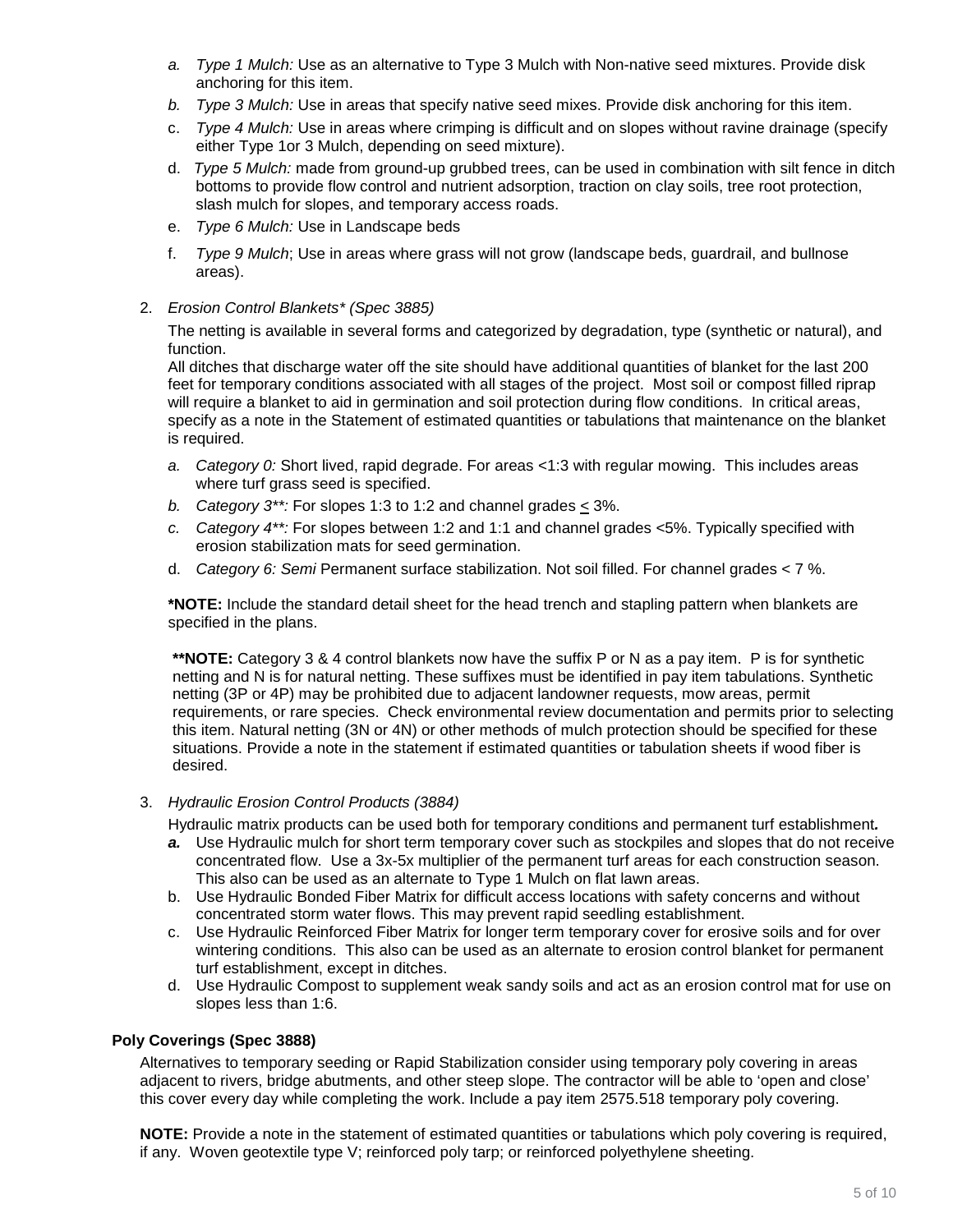#### **Turf** *Reinforcement Mats (Spec 3885)*

All turf reinforcement mats (TRM's) are soil filled with Sandy Clay Loam Topsoil Borrow. The TRM should be designed based on bed shear. Categories 1-3 provide a range of bed shear stabilization between 2.1 and 8lbs/ft<sup>2</sup>. Category 4 is for steep slope surface stabilization where high tensile strength is required. When a TRM is called for in the plan, provide the appropriate category of erosion control blanket (typically Category 4) as a separate pay item.

**NOTE:** Provide special installation details in the plan that includes head and check trenching, overlap, and stapling, pin, rod or some other attachment. Contact OES for these details.

#### **Watering (spec 2575)**

For areas where it is critical to obtain good turf cover water is a must. For watering of Turf Reinforcement Mats, steep slopes, RSS walls, slopes adjacent to infiltration areas, and ponds), provide temporary irrigation/water by special provision. Contact OES for watering provision guidance.

#### **Vegetation Establishment and Weed Control (Spec 2575)**

Identified as Step 5 'Establishment' in Attachmen2

*1. Mowing*

Provide a mowing pay item on projects with seeding and duration of more than three months. The suggested quantity in Attachment 2 is an average and may need to be adjusted based on the project.

**NOTE:** Provide the following in the construction notes:

*c. Mowing schedule (to the extent possible within the time frame of the project):*

*Mow after seeding and starting when the majority of vegetation is 12"-18" high. Set mower to a height of 6" – 10".*

*Mow non-native seeding areas once or twice to control weeds.* 

*Mow native seeding areas approximately 3 times at 1-month intervals in the first growing season after planting, and 2 times at 1-month intervals in the second growing season*.

2. *Weed Spraying* 

Include weed spraying and weed spray mixture. Attachment 2 shows an approximate quantity to use as well as a general herbicide recommendation. This herbicide will control most noxious weeds but not all. Noxious weed locations can be obtained from district maintenance staff. If specific noxious weed issues are known during the design phase, contact OES Roadside Vegetation Management Unit for more sitespecific recommendations.

**NOTE:** Provide the following in the tabulation notes:

d. *Weed spraying to be done throughout the project to control and prevent the spread of weeds. Submit a pesticide application record to the engineer for each application. Weed spraying will be measured by the area covered or area spot sprayed by herbicide and successfully applied as indicated by dead noxious weeds. Weed spray mixture will be measured by volume of herbicide furnished and used.* 

Attachment 1: Temporary Erosion Control Recommendations Attachment 2: Permanent Vegetation Establishment Recommendations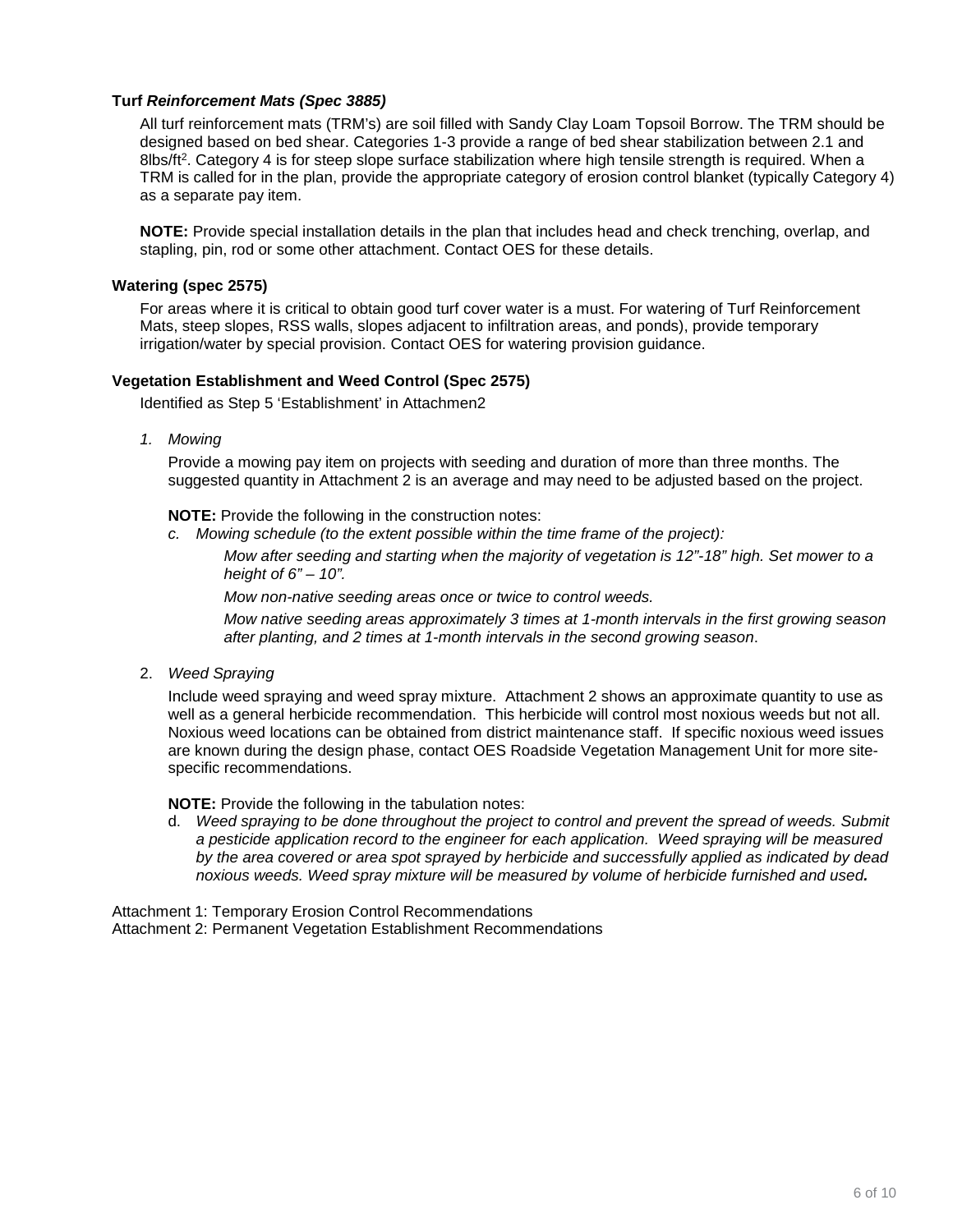#### **Attachment 1: Temporary Erosion Control Recommendations**

These recommendations are for general temporary erosion control general. Select the appropriate items at each step. To address different conditions within a project, it is likely that more than one item from each step (or pairings between steps) will be required for your project.<br>Step 1:

| Step 1: |          | <b>SEED MIXTURES</b> |               |              |                                           |                                                              |  |  |  |
|---------|----------|----------------------|---------------|--------------|-------------------------------------------|--------------------------------------------------------------|--|--|--|
|         | ITEM NO. | <b>DESCRIPTION</b>   | <b>RATE</b>   | <b>UNITS</b> |                                           | <b>Notes</b>                                                 |  |  |  |
|         | 2575.502 | SEED MIXTURE 21-111  | 100 LBS/ACRE  | <b>POUND</b> | less than 1 year, spring/summer seeding   |                                                              |  |  |  |
|         | 2575.502 | SEED MIXTURE 21-112  | 100 LBS/ACRE  | <b>POUND</b> | for less than one year, fall seeding      |                                                              |  |  |  |
|         | 2575.502 | SEED MIXTURE 21-113  | 110 LBS/ACRE  | <b>POUND</b> | for less than one year, use on poor soils |                                                              |  |  |  |
|         | 2575.502 | SEED MIXTURE 32-241  | 38 LBS/ACRE   | <b>POUND</b> | establishment                             | for 1-5 years, where native mixes will be used for permanent |  |  |  |
|         | 2575.502 | SEED MIXTURE 22-111  | 30.5 LBS/ACRE | <b>POUND</b> | for 1-2 years                             | where turf mixes will be used for                            |  |  |  |
|         | 2575.502 | SEED MIXTURE 22-112  | 40 LBS/ACRE   | <b>POUND</b> | for 3-5 years                             | permanent establishment                                      |  |  |  |

| Step 2: | <b>FERTILIZER</b> |                          |              |       |                                    |  |  |
|---------|-------------------|--------------------------|--------------|-------|------------------------------------|--|--|
|         | <b>ITEM NO.</b>   | <b>DESCRIPTION</b>       | <b>RATE</b>  | UNITS | <b>Notes</b>                       |  |  |
|         | 2575.532          | <b>FERTILIZER TYPE 1</b> | 200 LBS/ACRE | POUND | according to soil test or 10-10-20 |  |  |

| Step 3: |                 |                                          | <b>STABILIZING COVERS</b> |              |                                                                                           |                                                                      |
|---------|-----------------|------------------------------------------|---------------------------|--------------|-------------------------------------------------------------------------------------------|----------------------------------------------------------------------|
|         | <b>ITEM NO.</b> | <b>DESCRIPTION</b>                       | RATE                      | <b>UNITS</b> |                                                                                           | <b>Notes</b>                                                         |
|         | 2575.511        | <b>MULCH TYPE 1</b>                      | 2 TONS/ACRE               | <b>TON</b>   | Slopes $\leq$ 1:3, rural areas<br>only                                                    | Where 2X-XXX mixes will be used<br>permanent                         |
|         | 2575.511        | <b>MULCH TYPE 3</b>                      | 2 TONS/ACRE               | <b>TON</b>   | Slopes $\leq$ 1:3, rural areas<br>only                                                    | Where 3X-XXX mixes will be used<br>for permanent                     |
|         | 2575.519        | <b>DISK ANCHORING</b>                    |                           | <b>ACRE</b>  |                                                                                           |                                                                      |
|         | 2575.511        | MULCH TYPE 5 (wood slash)                | <b>NA</b>                 | <b>TON</b>   | Slash mulch from onsite clearing and grubbing. For slope<br>protection, stabilized exits, |                                                                      |
|         | 2575.56         | <b>HYDRAULIC MULCH</b>                   |                           | <b>POUND</b> | Stock piles, slopes <1:6                                                                  |                                                                      |
|         | 2575.562        | <b>HYDRAULIC STABILIZED FIBER MATRIX</b> | 3000 lbs/ACRE             | LB           | Season of construction                                                                    | Use on slopes $\leq$ 1:3, stockpiles                                 |
|         | 2575.562        | <b>HYDRAULIC BONDED FIBER MATRIX</b>     | 3500 lbs/ACRE             | LB           | Season of construction                                                                    | Use on slopes <1:1                                                   |
|         | 2575.562        | <b>HYDRAULIC REINFORCED FIBER MATRIX</b> | 3900 lbs/ACRE             | LB           |                                                                                           | Use on slopes < 1:1, over winter                                     |
|         | 2575.570        | <b>RAPID STABLILZATION METHOD 2</b>      | <b>NA</b>                 | <b>ACRE</b>  | surface waters. (min 1/2 acre)                                                            | For areas up to 2 acres; use on slopes < 1:3 within 200 feet of      |
|         | 2575.571        | RAPID STABLILZATION METHOD 3*            | 6MGAL/acre                | MGAL         | surface waters (min 1/2 acre)                                                             | For areas up to 1.5 acres; use on slopes <1:3, within 200 feet of    |
|         | 2575.572        | RAPID STABLILZATION METHOD 4*            | <b>NA</b>                 | SQ. YD.      | within 200 feet of surface waters.                                                        | Fore areas up to 800 sq yd; use on slopes $1:3 - 1:2$ , ditches <4%, |

\*Modify seed mix as a note in the Statement of estimated quantities or tabulations if permanent vegetation establishment is desired.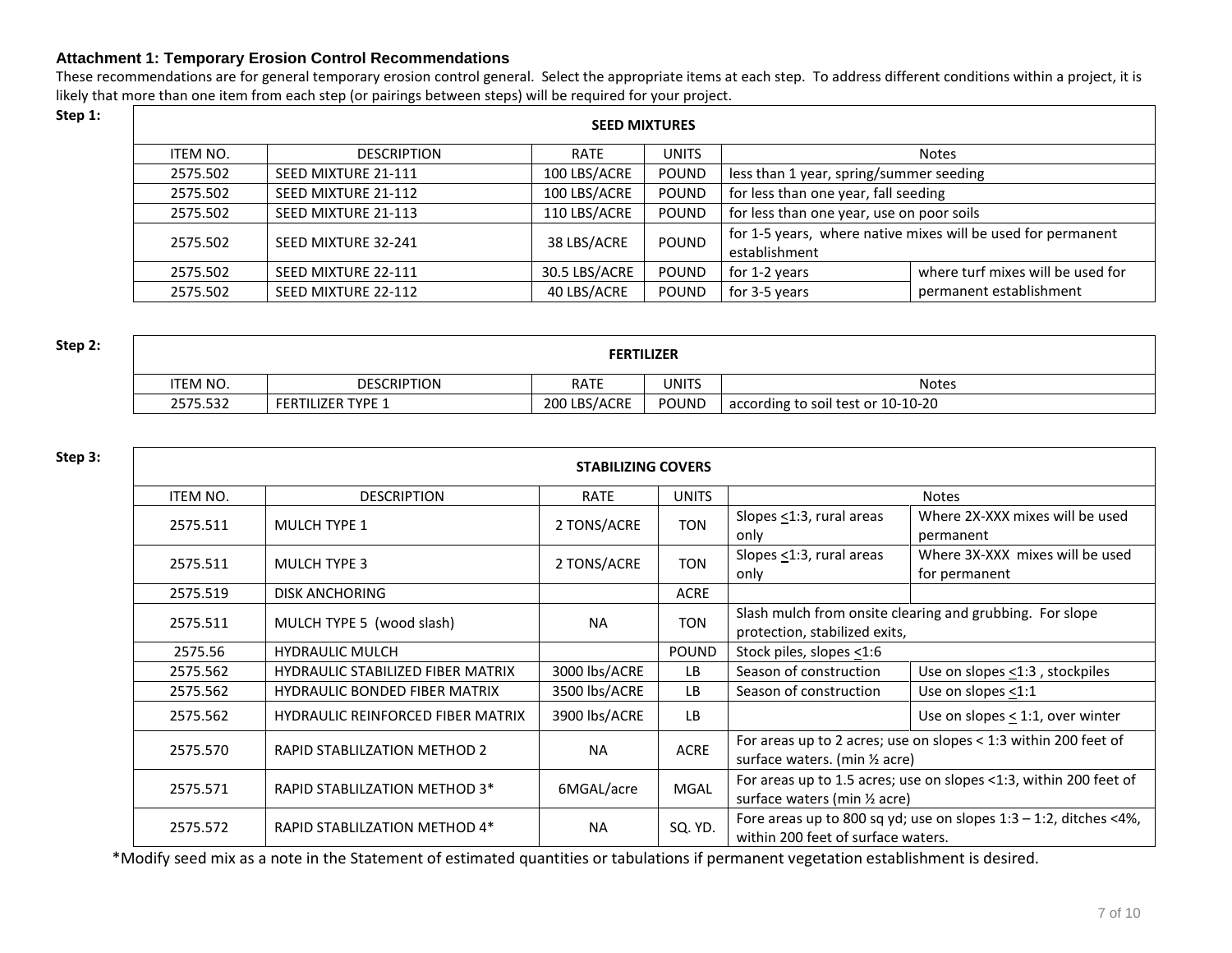#### **Attachment 2: Permanent Vegetation Establishment Recommendations**

These recommendations are for general vegetation establishment. Select the appropriate items at each step. To address different conditions within a project, it is likely that more than one item from each step (or pairings between steps) will be required for your project.

## **Step 1: Step 1: SOIL PREPARATION**

| ITEM NO. | <b>DESCRIPTION</b> | <b>RATE</b> | <b>UNITS</b> | <b>Notes</b>                                     |
|----------|--------------------|-------------|--------------|--------------------------------------------------|
| 2574.575 | SUBSOILING         | <b>NA</b>   | <b>ACRE</b>  | Use on all projects                              |
| 2574.578 | SOIL BED PREP      | <b>NA</b>   | <b>ACRE</b>  | Use on all projects                              |
| 2574.576 | LIME               | 3 TONS/ACRE | <b>POUND</b> | Add in Anoka County and southwest Chisago County |

| Step 2: |          |                        | SEED <sup>*</sup> |                                                                                                                                                                                                                         |                                                                                               |                     |
|---------|----------|------------------------|-------------------|-------------------------------------------------------------------------------------------------------------------------------------------------------------------------------------------------------------------------|-----------------------------------------------------------------------------------------------|---------------------|
|         | ITEM NO. | <b>DESCRIPTION</b>     | <b>RATE</b>       | <b>UNITS</b>                                                                                                                                                                                                            |                                                                                               | <b>Notes</b>        |
|         | 2575.501 | <b>SEEDING</b>         | <b>NA</b>         | <b>ACRE</b>                                                                                                                                                                                                             | Use on all projects                                                                           |                     |
|         | 2575.502 | SEED MIXTURE 35-241    | 36.5 LBS/ACRE     | <b>POUND</b>                                                                                                                                                                                                            | Use on backslopes, dry ditches,<br>areas not regularly mowed, or                              | For Non-Sandy Soils |
|         | 2575.502 | SEED MIXTURE 35-221    | 36.5 LBS/ACRE     | <b>POUND</b>                                                                                                                                                                                                            | areas above stormwater and<br>riparian plantings                                              | For Sandy Soils     |
|         | 2575.502 | SEED MIXTURE 33-261    | 35 LBS/ACRE       | Use on Stormwater and riparian plantings: within 10' of open<br>water (retention pond edges, streambanks, etc) and on bottom<br><b>POUND</b><br>(including 3' up from bottom) of infiltration ponds and wet<br>ditches. |                                                                                               |                     |
|         | 2575.502 | SEED MIXTURE 25-141    | 59 LBS/ACRE       | <b>POUND</b>                                                                                                                                                                                                            | Use on in-slopes (e.g. top 8-                                                                 | For Non-Sandy Soils |
|         | 2575.502 | SEED MIXTURE 25-121    | 61 LBS/ACRE       | <b>POUND</b>                                                                                                                                                                                                            | 15ft) and regularly mowed<br>areas                                                            | For Sandy Soils     |
|         | 2575.502 | SEED MIXTURE 25-151    | 120 LBS/ACRE      | <b>POUND</b>                                                                                                                                                                                                            |                                                                                               |                     |
|         | 2575.505 | <b>SOD TYPE LAWN</b>   | <b>NA</b>         | SQ YD                                                                                                                                                                                                                   | Use on frequently mowed residential area                                                      |                     |
|         | 2575.502 | SEED MIXTURE 25-131    | 220 LBS/ACRE      | <b>POUND</b>                                                                                                                                                                                                            | Use on frequently mowed commercial areas and on boulevards                                    |                     |
|         | 2575.505 | SOD TYPE SALT TOLERANT | <b>NA</b>         | SQ YD                                                                                                                                                                                                                   | Use in high traffic areas where salt use is expected (boulevards,<br>road edges, and medians) |                     |

**\*** Native Vegetation (3X-XXX seed mix series) may be required due to adjacent landowner, permit requirements, rare species, or Areas of Environmental Sensitivity (Check Environmental Review documentation and permits).

### **Step 3: FERTILIZER** ITEM NO. DESCRIPTION RATE UNITS Notes 2574.508 FERTILIZER TYPE 3 (slow release) 200 LBS/ACRE POUND Use with sod; 22-5-10 2574.508 FERTILIZER TYPE 3 (slow release) 350 LBS/ACRE POUND Use with 2X-XXX seed mixes; 22-5-10 2574.508 FERTILIZER TYPE 3 (slow release) 200 LBS/ACRE POUND Use with 3X-XXX seed mixes in areas away from water; 22-5-10 2574.508 FERTILIZER TYPE 4 (natural based) <sup>150</sup> LBS/ACRE POUND Use with 3X-XXX a near water; 18-1-8 for loam & clay loam, 17-10-7 for sandy soils

#### 8 of 10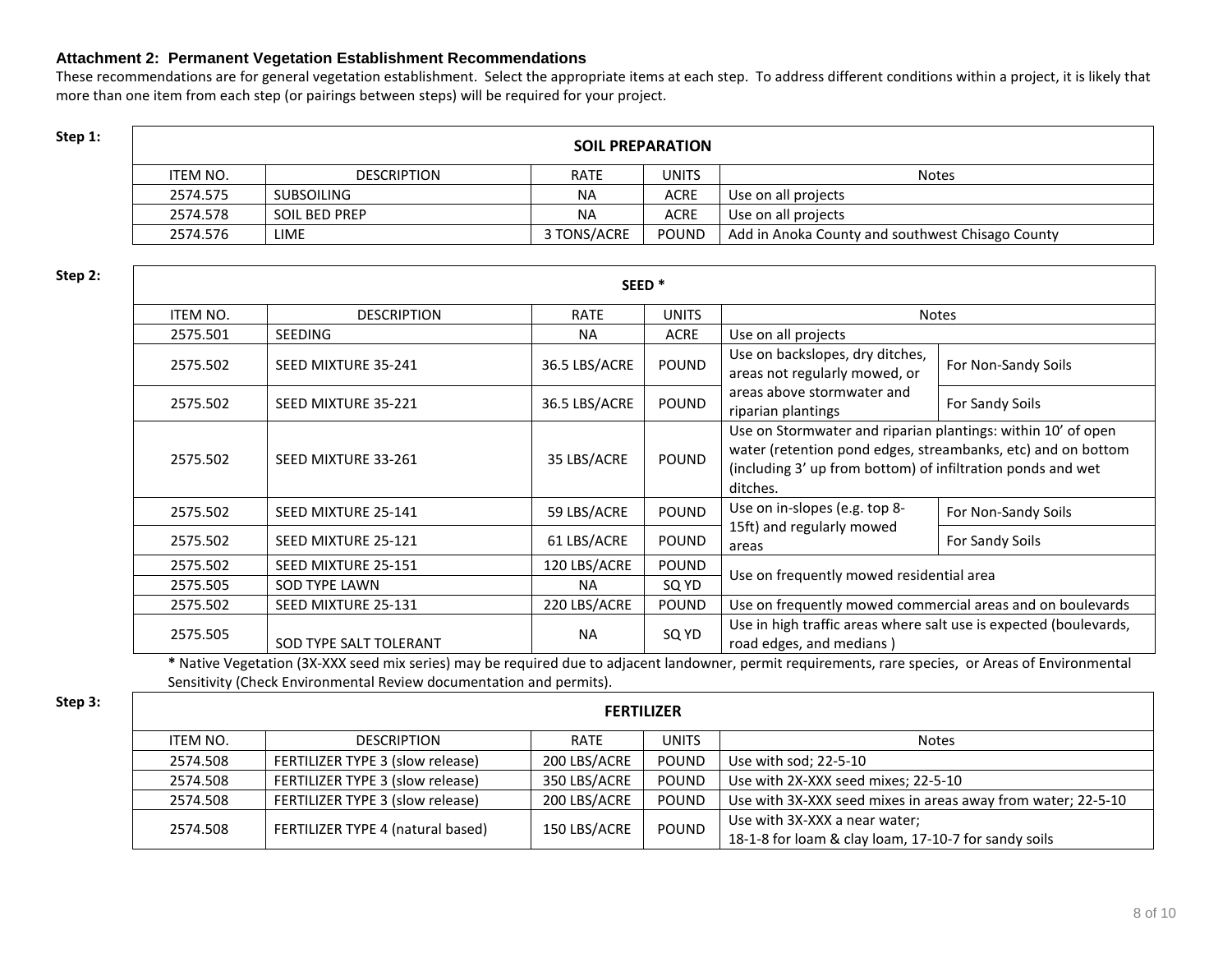| Step 4: |          |                                                              | <b>STABILIZING COVERS</b> |              |                                                                                                                                                                        |                                                  |
|---------|----------|--------------------------------------------------------------|---------------------------|--------------|------------------------------------------------------------------------------------------------------------------------------------------------------------------------|--------------------------------------------------|
|         | ITEM NO. | <b>DESCRIPTION</b>                                           | <b>RATE</b>               | <b>UNITS</b> | Notes                                                                                                                                                                  |                                                  |
|         | 2575.526 | <b>COMPOST BLANKET</b>                                       | <b>NA</b>                 | SQ YD        | Use on boulevards with poor soils                                                                                                                                      | Use on slopes < 1:4                              |
|         | 2575.511 | MULCH TYPE 1 (clean straw/hay)                               | 2 TONS/ACRE               | <b>TON</b>   | For 2X-XXX seed mix series                                                                                                                                             |                                                  |
|         | 2575.511 | MULCH TYPE 3 (certified grain straw)                         | 2 TONS/ACRE               | <b>TON</b>   | For 3X-XXX seed mix series                                                                                                                                             | Use on slopes $\leq$ 1:3                         |
|         | 2575.519 | <b>DISK ANCHORING</b>                                        | <b>NA</b>                 | <b>ACRE</b>  | Always use with straw mulch<br>(type $1$ or $3$ )                                                                                                                      | Rural areas only                                 |
|         | 2575.511 | MULCH TYPE 5 (wood slash)                                    | <b>NA</b>                 | <b>TON</b>   | Slash mulch from onsite clearing and grubbing. Typically used up<br>with temporary erosion control measures. Though if available,<br>use for tree or shrub protection. |                                                  |
|         | 2575.511 | MULCH TYPE 6 (woodchips)                                     | <b>NA</b>                 | <b>TON</b>   | For Landscape beds and plantings                                                                                                                                       |                                                  |
|         | 2575.511 | MULCH TYPE 9 (aggregate mulch)                               | <b>NA</b>                 | <b>TON</b>   | For landscape beds                                                                                                                                                     |                                                  |
|         | 2575.523 | <b>EROSION CONTROL BLANKET,</b><br>CATEGORY 0                | <b>NA</b>                 | SQ YD        | For Urban locations. Use on slopes <1:3, ditch grades < 1%, mow<br>areas                                                                                               |                                                  |
|         | 2575.523 | *EROSION CONTROL BLANKET,<br>CATEGORY 3N (natural netting)   | <b>NA</b>                 | SQ YD        | Use on slopes < 1:2, ditch grades <3%, AES, inslope mow areas                                                                                                          |                                                  |
|         | 2575.523 | *EROSION CONTROL BLANKET,<br>CATEGORY 3P (synthetic netting) | <b>NA</b>                 | SQ YD        | Use may be prohibited due to adjacent<br>landowner, permit requirements, or<br>rare species. (Check Environmental<br>Review documentation and permits)                 | Use on slopes $\leq$ 1:2, or<br>ditch grades <3% |
|         | 2575.523 | *EROSION CONTROL BLANKET,<br>CATEGORY 4N (natural netting)   | <b>NA</b>                 | SQ YD        | Use on slopes < 1:1, ditch grades<5%, AES, inslope mow areas                                                                                                           |                                                  |
|         | 2575.523 | *EROSION CONTROL BLANKET,<br>CATEGORY 4P (synthetic netting) | <b>NA</b>                 | SQ YD        | Use may be prohibited due to adjacent<br>landowner, permit requirements, or<br>rare species. (Check Environmental<br>Review documentation and permits)                 | Use on slopes $\leq$ 1:1 or<br>ditch grades <5%  |
|         | 2575.523 | EROSION CONTROL BLANKET,<br>CATEGORY 6                       | <b>NA</b>                 | SQ YD        | Use on slopes >1:1, ditch grade <7%                                                                                                                                    |                                                  |
|         | 2575.560 | <b>HYDRAULIC Compost</b>                                     | 3000lbs/ACRE              | LB           | Add for poor soils.                                                                                                                                                    |                                                  |
|         | 2575.560 | <b>HYDRAULIC Mulch</b>                                       | 2100lbs/ACRE              | LB           | May be used for permanent vegetation establishment in flat<br>areas.                                                                                                   |                                                  |
|         | 2575.560 | <b>HYDRAULIC Stabilized Fiber Matrix</b><br>(SFM)            | 3000 lbs/ACRE             | LB           | Low strength fiber matrix, for use on slopes <1:3                                                                                                                      |                                                  |
|         | 2575.560 | <b>HYDRAULIC Bonded Fiber Matrix (BFM)</b>                   | 3500 lbs/ACRE             | ${\sf LB}$   | Medium strength fiber matrix, for use on slopes $\leq 1:1$                                                                                                             |                                                  |
|         | 2575.560 | <b>HYDRAULIC Reinforced Fiber Matrix</b><br>(RFM)            | 3900 lbs/ACRE             | LB           | Stronger strength fiber matrix, for use on slopes <1:1                                                                                                                 |                                                  |

\*Also for use in Temporary situations. Provide a note in the statement of estimated quantities or tabulations stating quantities for temporary use.